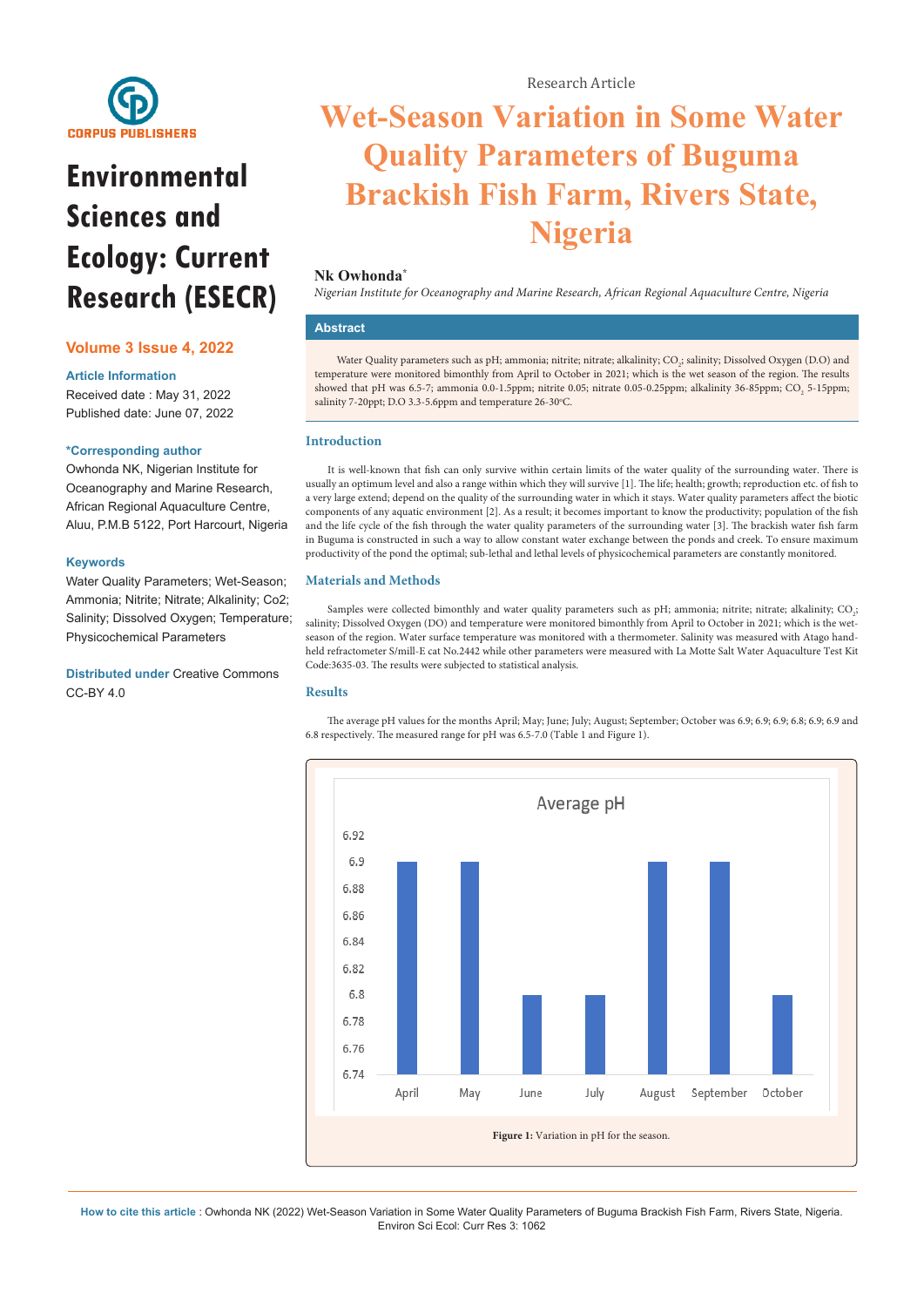

### **Table 1:** Mean pH values for the season.

| <b>Months</b> | Mean           | Min | <b>Max</b> |
|---------------|----------------|-----|------------|
| April         | $6.9 \pm 0.06$ | 6.5 |            |
| May           | $6.9 \pm 0.06$ | 6.5 |            |
| June          | $6.9 \pm 0.08$ | 6.5 |            |
| July          | $6.8 \pm 0.09$ | 6.5 |            |
| August        | $6.9 \pm 0.05$ | 6.5 |            |
| September     | $6.9 \pm 0.06$ | 6.5 |            |
| October       | $6.8 \pm 0.09$ | 6.5 |            |

The average ammonia values for the months of April; May; June; July; August; September; October was 0.11ppm; 0.05ppm; 0.04ppm; 0.02ppm; 0.21ppm; 0.08ppm and 0.07ppm respectively. The measured range for ammonia was 0.0-1.5ppm (Table 2 and Figure 2).

| Table 2: Mean ammonia values for the season. |
|----------------------------------------------|
|----------------------------------------------|

| Months    | Mean            | Min      | Max  |
|-----------|-----------------|----------|------|
| April     | $0.11 \pm 0.16$ | 0.05     | 0.5  |
| May       | $0.05 \pm 0.03$ | $\Omega$ | 0.1  |
| June      | $0.04 \pm 0.03$ | $\theta$ | 0.1  |
| July      | $0.02 \pm 0.03$ | $\theta$ | 0.05 |
| August    | $0.21 \pm 0.48$ | 0.05     | 1.5  |
| September | $0.08 \pm 0.07$ | 0.05     | 0.25 |
| October   | $0.07 \pm 0.07$ | $\Omega$ | 0.25 |



The average nitrite-nitrogen  $(NO_2-N_2)$  values for the months of April; May; June; July; August; September; October remained constant at 0.05ppm (Table 3 and Figure 3).

**Table 3:** Mean nitrite-nitrogen values for the season.

| Tuble 3: mean mirrie mirogen values for the season. |                                     |      |      |  |
|-----------------------------------------------------|-------------------------------------|------|------|--|
| <b>Months</b>                                       | Mean                                | Min. | Max. |  |
| April                                               | $0.05 \pm 2.62 \times 10^{-18}$     | 0.05 | 0.05 |  |
| May                                                 | $0.05 \pm 2.62 \mathrm{x} 10^{-18}$ | 0.05 | 0.05 |  |
| June                                                | $0.05 \pm 2.62 \mathrm{x} 10^{-18}$ | 0.05 | 0.05 |  |
| July                                                | $0.05 \pm 2.62 \times 10^{-18}$     | 0.05 | 0.05 |  |
| August                                              | $0.05 \pm 2.45 \times 10^{-18}$     | 0.05 | 0.05 |  |
| September                                           | $0.05 \pm 2.62 \times 10^{-18}$     | 0.05 | 0.05 |  |
| October                                             | $0.05 \pm 2.45 \times 10^{-18}$     | 0.05 | 0.05 |  |



The average nitrate-nitrogen  $(NO<sub>3</sub>-N<sub>2</sub>)$  values for the months of April; May; June; July; August; September; October was 0.244ppm; 0.219ppm; 0.243ppm; 0.238ppm; 0.228ppm; 0.244ppm and 0.228ppm respectively. The measured range for nitratenitrogen was 0.05-0.25ppm (Table 4 and Figure 4).

|--|

| <b>Months</b> | Mean              | Min  | Max  |
|---------------|-------------------|------|------|
| April         | $0.244 + 0.006$   | 0.2  | 0.25 |
| May           | $0.219 \pm 0.025$ | 0.05 | 0.25 |
| June          | $0.243 + 0.006$   | 0.2  | 0.25 |
| July          | $0.238 + 0.008$   | 0.2  | 0.25 |
| August        | $0.228 + 0.022$   | 0.05 | 0.25 |
| September     | $0.244 + 0.006$   | 0.2  | 0.25 |
| October       | $0.228 \pm 0.022$ | 0.05 | 0.25 |



The average alkalinity  $(CaCO_3)$  values for the months of April; May; June; July; August; September; October was 76ppm; 71.63ppm; 63.75ppm; 50ppm; 45.22ppm; 42.75ppm and 45.67ppm respectively. The measured range for alkalinity was 36-85ppm (Table 5 and Figure 5).

| Table 5: Mean alkalinity values for the season. |  |  |
|-------------------------------------------------|--|--|
|-------------------------------------------------|--|--|

| <b>Months</b> | Mean             | Min | Max |
|---------------|------------------|-----|-----|
| April         | $76 \pm 1.51$    | 72  | 80  |
| May           | $71.63 \pm 2.75$ | 64  | 85  |
| June          | $63.75 \pm 4.31$ | 48  | 80  |
| July          | $50 \pm 1.81$    | 46  | 60  |

**Citation:** Owhonda NK (2022) Wet-Season Variation in Some Water Quality Parameters of Buguma Brackish Fish Farm, Rivers State, Nigeria. Environ Sci Ecol: Curr Res 3: 1062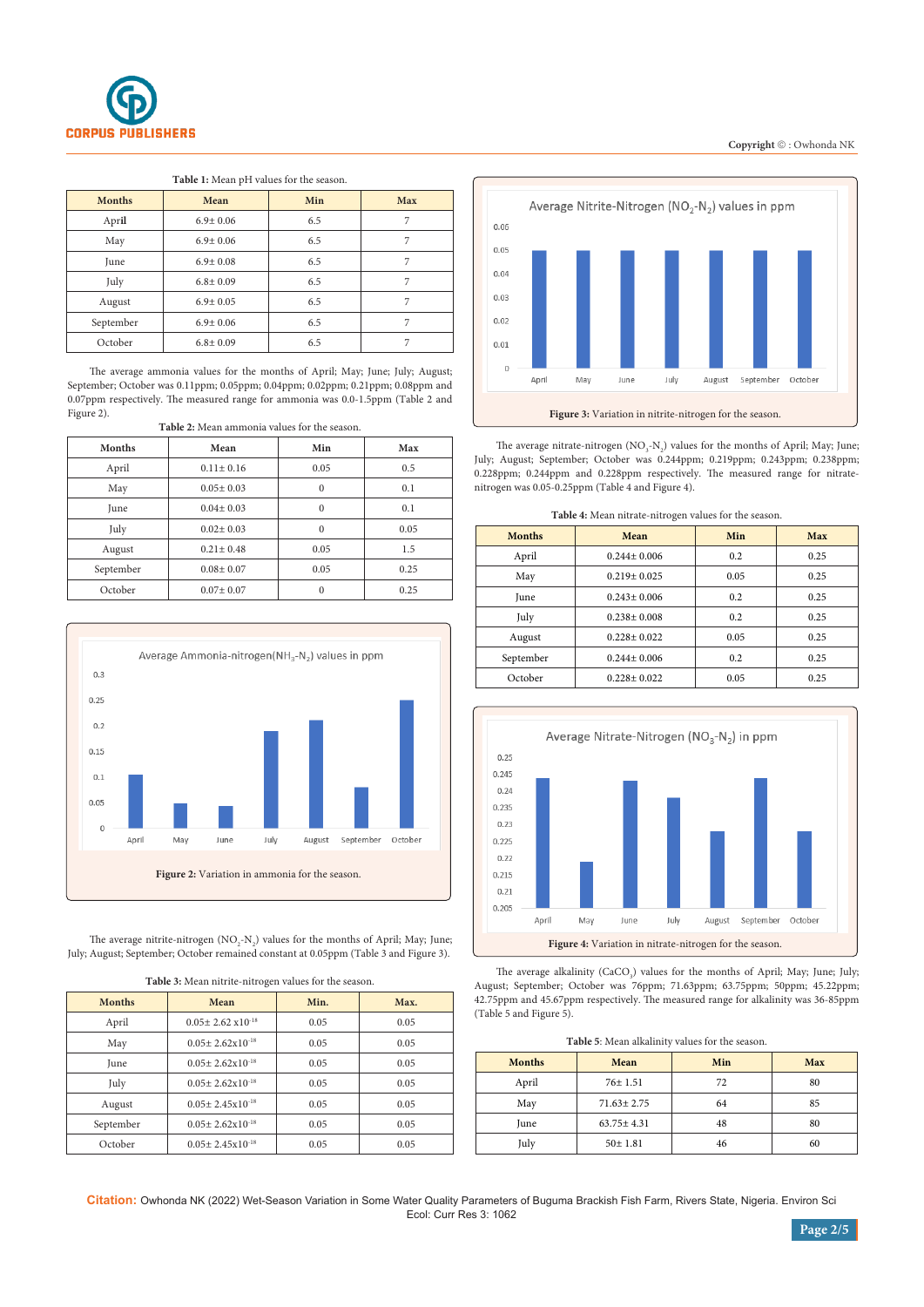

| August    | $45.22 \pm 0.997$ | 40 | 48 |
|-----------|-------------------|----|----|
| September | $42.75 + 2.83$    | 36 | 60 |
| October   | $45.67 \pm 0.782$ |    | 48 |



The average carbon(iv) oxide  $(CO_2)$  values for the months of April; May; June; July; August; September; October was 8.75ppm; 8.88ppm; 8.75ppm; 6.0ppm; 10.22ppm; 9.38ppm and 9.44ppm respectively. The measured range for carbon(iv)oxide (CO<sub>2</sub>) was 5-15ppm (Table 6 and Figure 6).

**Table 6**: Mean  $CO<sub>2</sub>$  values for the season.

| <b>Months</b> | Mean              | Min | Max |
|---------------|-------------------|-----|-----|
| April         | $8.75 \pm 0.25$   | 8   | 10  |
| May           | $8.88 \pm 0.295$  | 8   | 10  |
| June          | $8.75 \pm 0.619$  | 5   | 10  |
| July          | 6±0.378           | 5   |     |
| August        | $10.22 \pm 0.812$ | ⇁   | 15  |
| September     | $9.38 \pm 0.653$  |     | 13  |
| October       | $9.44 \pm 0.530$  | 8   | 13  |



The average salinity values for the months of April; May; June; July; August; September; October was 18.75ppt; 18.50ppt; 16.38ppt; 11.63ppt; 9.56ppt; 9.38pptand 9.0ppt respectively. The measured range for salinity was 7-20ppt (Table 7 and Figure 7).

| Copyright ©: Owhonda NK |  |  |
|-------------------------|--|--|
|                         |  |  |

| Table 7: Mean salinity values for the season.+ |                   |     |     |  |
|------------------------------------------------|-------------------|-----|-----|--|
| <b>Months</b>                                  | Mean              | Min | Max |  |
| April                                          | 18.75±0.313       | 18  | 20  |  |
| May                                            | $18.50 \pm 0.378$ | 17  | 20  |  |
| June                                           | $16.38 \pm 0.778$ | 14  | 20  |  |
| July                                           | $11.63 \pm 0.905$ | 9   | 15  |  |
| August                                         | $9.56 + 0.176$    | 9   | 10  |  |
| September                                      | $9.38 \pm 0.263$  | 8   | 10  |  |
| October                                        | $9.0 \pm 0.289$   | 7   | 10  |  |



The average Dissolved Oxygen (DO) values for the months of April; May; June; July; August; September; October was 4.83ppm; 4.93ppm; 4.10ppm; 4.29ppm; 4.17ppm; 4.52ppm and 4.73ppm respectively. The measured range for dissolved oxygen was 3.3- 5.6ppm (Table 8 and Figure 8).

| Table 8: Mean Dissolved Oxygen (DO) values for the season. |  |  |  |
|------------------------------------------------------------|--|--|--|
|------------------------------------------------------------|--|--|--|

| <b>Months</b> | Mean             | Min | Max |
|---------------|------------------|-----|-----|
| April         | $4.83 \pm 0.215$ | 3.8 | 6   |
| May           | $4.93 \pm 0.160$ | 4.6 | 6   |
| June          | $4.10 \pm 0.191$ | 3.3 | 4.8 |
| July          | $4.29 \pm 0.103$ | 3.8 | 4.6 |
| August        | $4.17 \pm 0.037$ | 4   | 4.4 |
| September     | $4.52 \pm 0.175$ | 3.9 | 5.6 |
| October       | $4.73 \pm 0.197$ | 4.2 | 6   |
|               |                  |     |     |



**Citation:** Owhonda NK (2022) Wet-Season Variation in Some Water Quality Parameters of Buguma Brackish Fish Farm, Rivers State, Nigeria. Environ Sci Ecol: Curr Res 3: 1062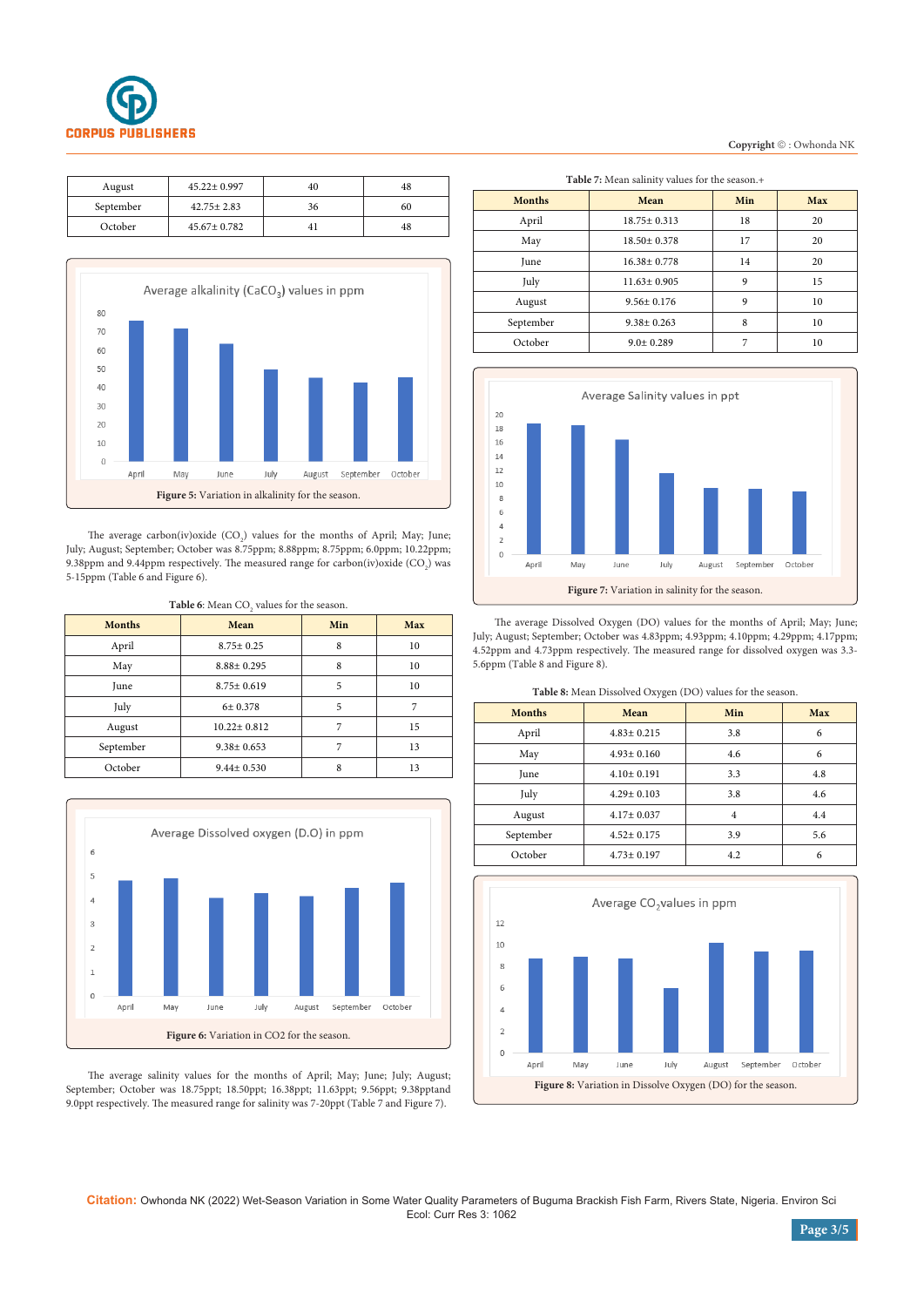

The average temperature (°C) values for the months of April; May; June; July; August; September; October was 30°C; 29°C; 28°C; 27°C; 27°C; 28°C and 28°C respectively. The measured range for temperature was 26°C-30°C. See (Table 9 and Figure 9).

| <b>Months</b> | Mean           | Min | <b>Max</b> |
|---------------|----------------|-----|------------|
| April         | $30 \pm 0.189$ | 29  | 30         |
| May           | $29 \pm 0.250$ | 28  | 30         |
| June          | $28 \pm 0.267$ | 27  | 29         |
| July          | $27 \pm 0.327$ | 26  | 29         |
| August        | $27 \pm 0.242$ | 27  | 29         |
| September     | $28 \pm 0.429$ | 27  | 30         |
| October       | $28 \pm 0.412$ | 26  | 30         |





#### **Discussion**

## **pH**

(Tables 1-9 and Figures 1-9) show the observation of the various physicochemical parameters during the season under study. The study of water quality parameters of a water body sheds light on the dynamics of the water body. Although each of the individual physicochemical property has its role; the overall effect of any water body is a contribution of all [5;6]. It is well-known that air temperature; humidity; wind and solar energy all influence the temperature of a water body [6] while temperature in turn; affects both zooplankton and phytoplankton which determine the productivity of a pond. pH (hydrogen ion potential) is a major factor that determines the well-being of organisms. This is because biologic activities can only occur within certain pH range. Outside this pH range it becomes impossible for organisms to survive. pH is used to measure the hydrogen ion concentration and is mathematically expressed as the logarithm of the reciprocal of the hydrogen ion activity at a particular temperature (Table 1 and Figure 1) shows the pH fluctuations during the season under study. For this season the pH range observed was 6.5-7.0. According to [4]; pH fluctuations exert heavy stress on aquatic organisms especially; if those fluctuations occur at a very fast rate. From the results; large pH fluctuations did not occur. The findings of [7-9] are consistent with the range of pH observed. Thus; the pH fluctuation observed are within the limits that allow aquatic organisms such as fish; algae and plants to survive.

## **Ammonia**

(Figure 2 and Table 2) shows the average ammonia values measured for the season. The range of ammonia value measured for the season is 0.0-1.5ppm. The major product in the breakdown of protein which is a major component of fish feed is ammonia. Ammonia is one of the physicochemical parameters that must be closely monitored. It is best if ammonia remains at 0.0ppm. Large fluctuations of ammonia can spell doom for the entire fish population. The feeding rate also affects ammonia concentration in ponds and should be closely monitored too. Another culprit for large ammonia values may be fecal solids. Fecal solids settle at the pond bottom and decompose into ammonia. Ponds with constant water flow may not show high ammonia values.

## $N$ **itrite-nitrogen** ( $NO<sub>2</sub>$ - $N<sub>2</sub>$ )

From (Table 3 and Figure 3) the average nitrite-nitrogen  $(NO<sub>2</sub>-N<sub>2</sub>)$  values for the season remained constant at 0.05ppm. The acceptable range for nitrite is 0-0.25ppm. Nitrite occurs when ammonia is broken down. It is very important that nitrite is kept at 0.0ppm. This is because large nitrite values can suppress the fish ability to carry oxygen in its bloodstream. At a certain high nitrite value; the fish may suffocate. This problem is even made worse if the pH of the pond is above 8 and the ammonia value also high. The measured value of nitrite for the season is within the tolerable limit of the aquatic species.

# $N$ **itrate-nitrogen**  $(NO_3-N_2)$

Although nitrate is known as an essential nutrient it also indicates contamination resulting from human and natural activities (Table 4 and Figure 4) shows the average nitrate-nitrogen  $(NO_3-N_2)$  values measured for the season. The measured range of nitrate-nitrogen for the season was 0.05-0.25ppm. The acceptable range of nitrate is 0-2ppm. Therefore; the measured range will not cause harm to the aquatic species. Nitrate is formed when nitrite is broken down by bacteria.

# Alkalinity (CaCO<sub>3</sub>)

Alkalinity is the measurement of the ponds ability to neutralize acid or the buffering ability of the pond. Alkalinity in pond is generally a contribution of bicarbonates; carbonates and hydroxide ions. The measured range for alkalinity was 36-85ppm (Table 5 and Figure 5). This range agrees with the finding of Ehiagbonare and Ogunrinde (2020) [9]. The low range of pH earlier observed was as a result of the buffering ability of the pond. According to [10] the ideal value of alkalinity for fish culture is 50-300ppm.

## Carbon(iv)oxide (CO<sub>2</sub>)

 $Carbon(iv)oxide (CO<sub>2</sub>)$  in water is as a result of metabolism. It is toxic to aquatic species. Thus; the amount in water should be minimal. The measured range for carbon(iv) oxide  $(CO<sub>2</sub>)$  was 5-15ppm (Table 6 and Figure 6) [11] measured as high as 18ppm in the month of October.

### **Salinity**

Salinity measures the amount of dissolved salt in the pond. The measured range for salinity was 7-20ppt (Table 7 and Figure 7). This is one parameter that showed high fluctuation. It is no surprise as it is a brackish water pond. Aquatic species that survive here must be able to undergo osmoregulation of body minerals from that of the surrounding water. Salinity generally decreased as the month progressed. This is probably due to increase in rainfall because increase in rainfall also increased the dilution of the salts in the pond. Thus; lowering salinity [12] noted that high salinity was as a result of high fungi and bacterial density of phytoplankton.

#### **Dissolved oxygen (DO)**

This is the amount of dissolved oxygen in the pond. Generally; fish need a little amount of dissolved oxygen to survive. However; that little amount of dissolved oxygen must stay within a specific range to avoid mortality. The measured range for dissolved oxygen was 3.3-5.6ppm (Table 8 and Figure 8) [13] stated that the amount of dissolved oxygen in water depends on water turbulence; surface diffusion; rate of photosynthesis; biological oxygen demand (BOD; water temperature and carbon(iv)oxide concentration [14] reported similar value of dissolved oxygen.

#### **Temperature**

Temperature measures how hot or cold the pond water is. Temperature fluctuations affect metabolic activities. Temperature fluctuations can slow down; speed up or even stop metabolic activities completely. Thus; fish productivity of a pond can be affected by temperature. The measured range for temperature was 26°C-30°C (Table 9 and Figure 9) [15]. According to Ntegwu and Edema (2008) temperature range of 20-30°C are optimum for fish culture.

**Citation:** Owhonda NK (2022) Wet-Season Variation in Some Water Quality Parameters of Buguma Brackish Fish Farm, Rivers State, Nigeria. Environ Sci Ecol: Curr Res 3: 1062